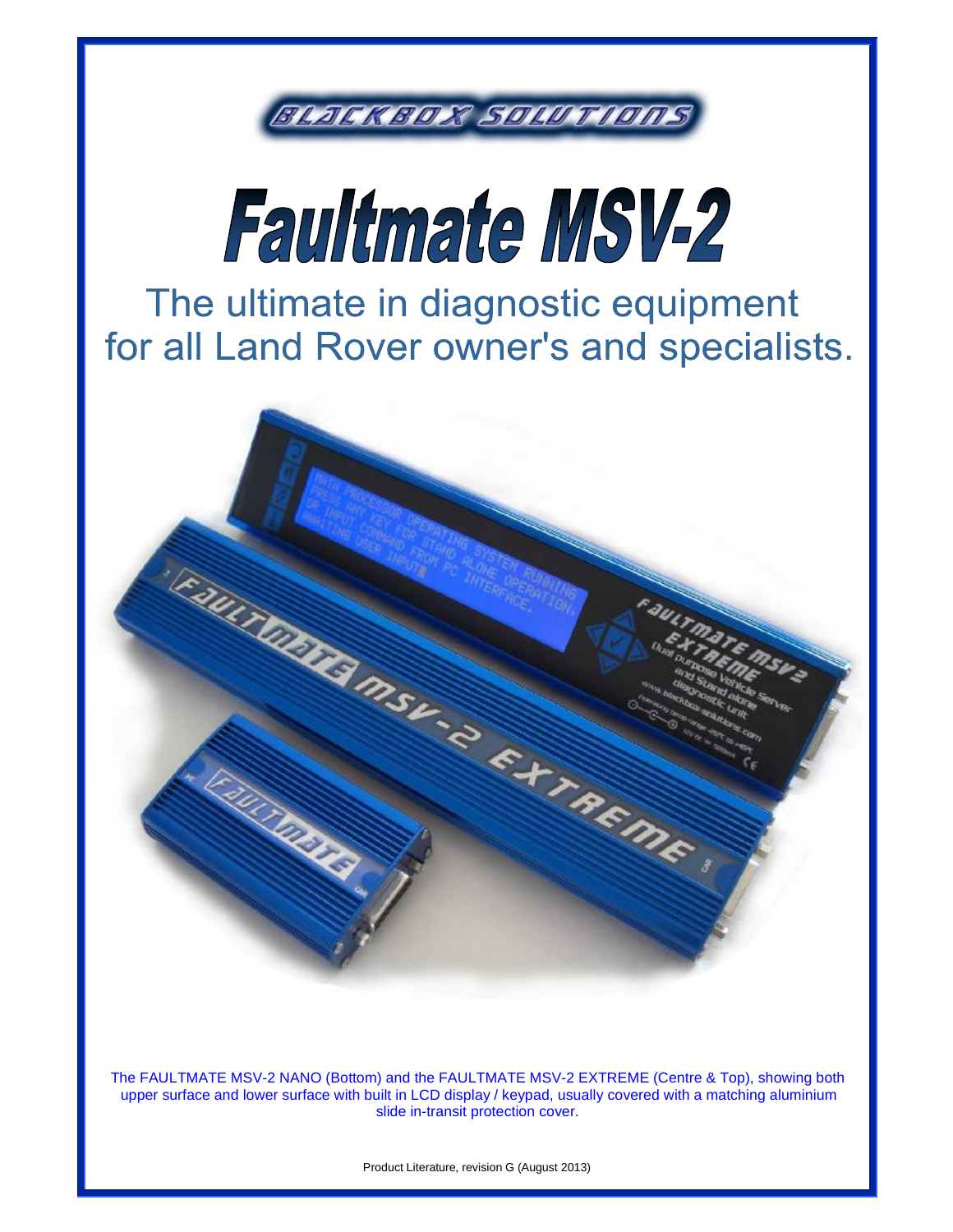# **Just who are Blackbox Solutions?**

Blackbox Solutions Ltd. is a company that has been at the very forefront of development and design of diagnostic equipment, especially for use on all Land Rover vehicles for more than 15 years. We are not a large company, however we specialise very much in what we do and we are very experienced, capable and innovative. It was, in fact, our company owner that originally designed and developed the very first diagnostic system for Land Rovers to be made available to independent dealers. Right from the very outset our ROVACOM equipment has always vastly outclassed dealership equipment in terms of design, functionality, capability, ease of use.

We constantly strive to provide not only, the most capable and feature rich diagnostic system for use on Land Rovers, but to also make it the most affordable as well. FAULTMATE MSV-2 is our ultimate achievement and without doubt represents probably the finest diagnostic system ever.

## Isn't it just another scan tool?

You are probably aware of the plethora of very cheap scan tools (OBDII EOBD) that are around. Promising compatibility with hundreds of vehicles, including Land Rover models, you may even have seen some before coming here. However, as anyone who has tried one can tell you; these promises are very carefully worded and in some cases misleading. The reality is, that due to forced government legislation, all vehicle manufacturers have since 1996, had to provide some basic information from their vehicles that affect emissions in a standardised diagnostic communication format. Accordingly, it is really easy and cheap to make a piece of equipment that uses this format to access the data. However the amount of data is always ridiculously small and is only accessed from the engine management and automatic gearboxes. Many companies provide cheap scan tool equipment that access only OBDII data but allows buyers to believe it will do much more without saying so. Our equipment is not a scan tool; in fact it won't even read other OBDII compliant vehicles. It does however access every single vehicle system ever used in any Land Rover model and it will access each of those vehicle systems to their absolute ultimate capability with few exceptions.

#### Truly complete diagnostic equipment.

The difference between good and bad diagnostic equipment can be divided into two main areas that anyone thinking of investing should research very closely.

1) The degree of coverage, access and capability a system can provide its user, in respect of the data / information obtainable from vehicles and their systems.

2) In the ease of use and the features provided to view, store, manipulate and analyse that data / information obtained in the above.

We appreciate that many people would not know what is actually available from their vehicle systems. This is what unscrupulous companies rely on to sell systems that are not as complete as they are purported to be.

However our equipment is refreshingly different in this respect, accordingly it will cover;

1) Every Land Rover model with diagnostic technology on board from the very first to the very latest (on going development).

2) Every vehicle system that has an on board diagnostic capability.

That includes not only all the major equipment like ABS, Airbags, Petrol Engine Management, Diesel Engine Management, Cruise Control, Air Suspension system, Auto Gearboxes, Transfer Boxes, Heating & Ventilations, Body Controls etc, but also all the driver aid and entertainment equipment like Radios, CD's, Telephones, DVD, Sat Nav, TV, Touch screens, Tyre Pressure Sensors, Rain Sensors, Park distance and so on.

3) Every fault code possible, with all their meanings and causes displayed in plain readable text for every vehicle system we cover that has fault code storage capability.

4) Every piece of settings or configuration information and if it is possible to be changed, it can be.

5) Every live data value (parameter) that each vehicle system can provide. This is displayed in a constantly updating real time display (Live data)

6) Every output that each vehicle system we cover that can possibly be driven is able to be turned on or off.

7) Every other type of diagnostic feature or routine that is often unique to particular vehicles systems, such as self tests, odometer synchronisation, security immobilisation synchronisation, key fob programming, adaptive value resetting, self calibration and so on and on and on.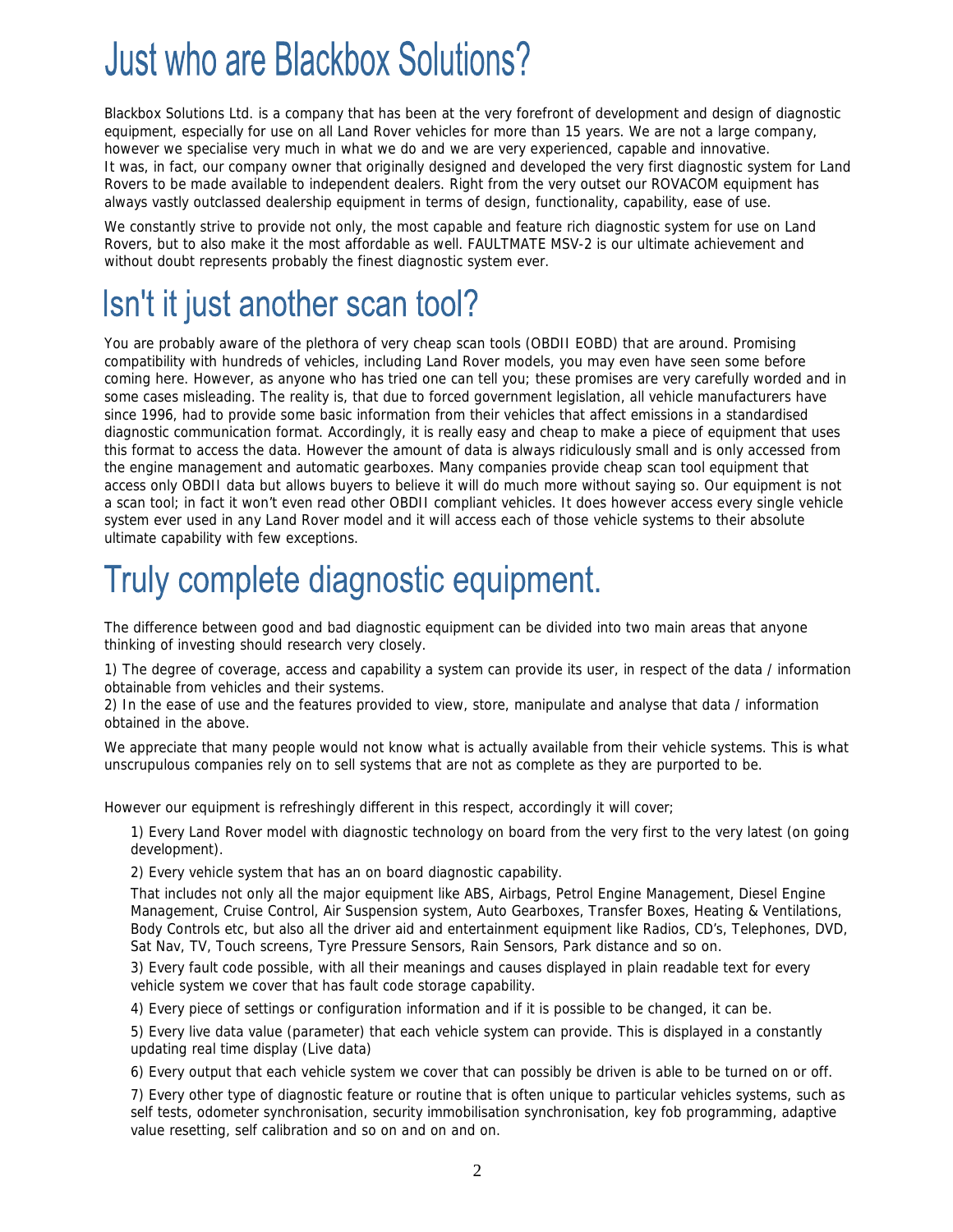## Innovative technology helps vehicle exploration.

All diagnostic equipment has some form of an interface box which connects between the PC and the vehicle, and in this respect, **Faultmate MSV-2** is no exception. However, with **FAULTMATE MSV-2** the box in question is something much more special. It is based on embedded PC technology, which means that it is actually a super miniature PC; with a 300 MHz Pentium class processor, 128 MB of Ram and gigabytes of program storage. If it had the correct sockets you could plug a Keyboard, mouse and monitor in and even run MS Windows. We call our interface box a Vehicle Server.

Residing on the Vehicle Server are the main elements of all of our diagnostic systems, which are called Software Modules. These modules act as intelligent technical communications interpreters to each Electronic Control Unit (ECU). These perform the wide variety of functions and tasks previously detailed above. There is a separate software module for each vehicle system.

Each Software Module is remotely accessed and controlled by software we supply with our systems and run on your PC or Laptop. We call this software "Vehicle Explorer" because it presents vehicle type menu choices and resultant information pages very similar to Microsoft's "Internet Explorer" that you use to browse the internet.

| Wehicle Diagnostics                                  |                                                      |                                 |                                 | $ \Box$ $\times$            |   |
|------------------------------------------------------|------------------------------------------------------|---------------------------------|---------------------------------|-----------------------------|---|
| File Home Back 日 Help & Settings 聪                   |                                                      |                                 |                                 |                             |   |
| Land Rover                                           |                                                      |                                 |                                 |                             |   |
| Discovery II<br><b>Body Electric Control Modules</b> | <b>BCU OPTION SETTINGS - INSTRUMENT PACK OPTIONS</b> |                                 |                                 |                             |   |
| All Models                                           | <b>ENGINE TYPE</b>                                   | ACE                             | <b>SLS</b>                      | <b>HDC</b>                  |   |
| <b>BCU</b>                                           | <b>C</b> Diesel                                      | $\epsilon$ Enabled              | $\epsilon$ Enabled              | $G$ Enabled                 |   |
| <b>Brief Information</b>                             | $C$ Petrol                                           | C Disabled                      | C Disabled                      | C Disabled                  |   |
| Lead<br><b>Connector Picture</b>                     | <b>GEARBOX</b>                                       | <b>TRACTION CONTROL</b>         | POLICE                          | <b>GULF</b>                 |   |
| Connector Diagram                                    | G Automatic                                          | $\epsilon$ Enabled              | $C$ Enabled                     | $C$ Enabled                 |   |
| <b>Connector Location</b>                            | C Manual                                             | C Disabled                      | <b>6</b> Disabled               | C Disabled                  |   |
| Diagnostic Pin-Outs<br><b>Read Fault Codes</b>       | <b>BCU VEHICLE MARKET SETTINGS</b>                   |                                 |                                 |                             |   |
| Clear Fault Codes<br><b>Read Settings</b>            | <b>AUTOGRAPHICS</b>                                  | <b>KEY IN WARNING</b>           | <b>INERTIA SWITCH</b>           | ODOMETER WARNING            |   |
| Write Settings                                       | C Sidelights                                         | $C$ Enabled                     | C No Hazards                    | $C$ Enabled                 |   |
| Inputs                                               | Always                                               | C Disabled                      | G Hazards                       | C Disabled                  |   |
| <b>Outputs</b><br>Other<br>Sleep                     | SEATBELT WARNING<br>SOUND                            | <b>SEATBELT WARNING</b><br>LAMP | <b>DAYTIME RUNNING</b><br>LAMPS | <b>FRONT FOG LIGHTS</b>     |   |
| Help                                                 | $C$ Timed                                            | $C$ Timed                       | C Not Fitted                    | C Not Fitted                |   |
|                                                      | C Buckle                                             | $C$ Buckle                      | <b>6</b> No Main                | C No Main                   |   |
|                                                      | $C$ Ignition II                                      | C Ignition II                   | C Always                        | G Main                      |   |
|                                                      | <b>6</b> Disabled                                    | <b>6</b> Disabled               |                                 |                             |   |
|                                                      | C Drivers Door                                       | C Drivers Door                  |                                 |                             |   |
|                                                      | C Ignition or Crank                                  | C Ignition or Crank             |                                 |                             |   |
|                                                      | C Fastened                                           | C Fastened                      |                                 |                             |   |
|                                                      | LOW BATTERY WARNING                                  |                                 | PROGRAMMED WASH WIPE            | <b>COURTESY HEAD LIGHTS</b> |   |
|                                                      | C Enabled                                            | $\Gamma$ Wipe                   | $C$ Enabled                     |                             |   |
|                                                      | <b>6</b> Disabled                                    | <b>6</b> No Wipe                | G                               | Disabled                    |   |
|                                                      | <b>BULB FAILURE</b><br><b>WARNING</b>                | FRONT WINDOWS<br>CANCEL         | <b>REAR WINDOWS</b><br>CANCEL   | SHIFT INTERLOCKS            |   |
|                                                      | $C$ Enabled                                          | C Driver                        | C Driver                        | C Not Fitted                | Ψ |

Screen Shot of Vehicle Explorer, menu options on the left (can be switched to right) and a settings page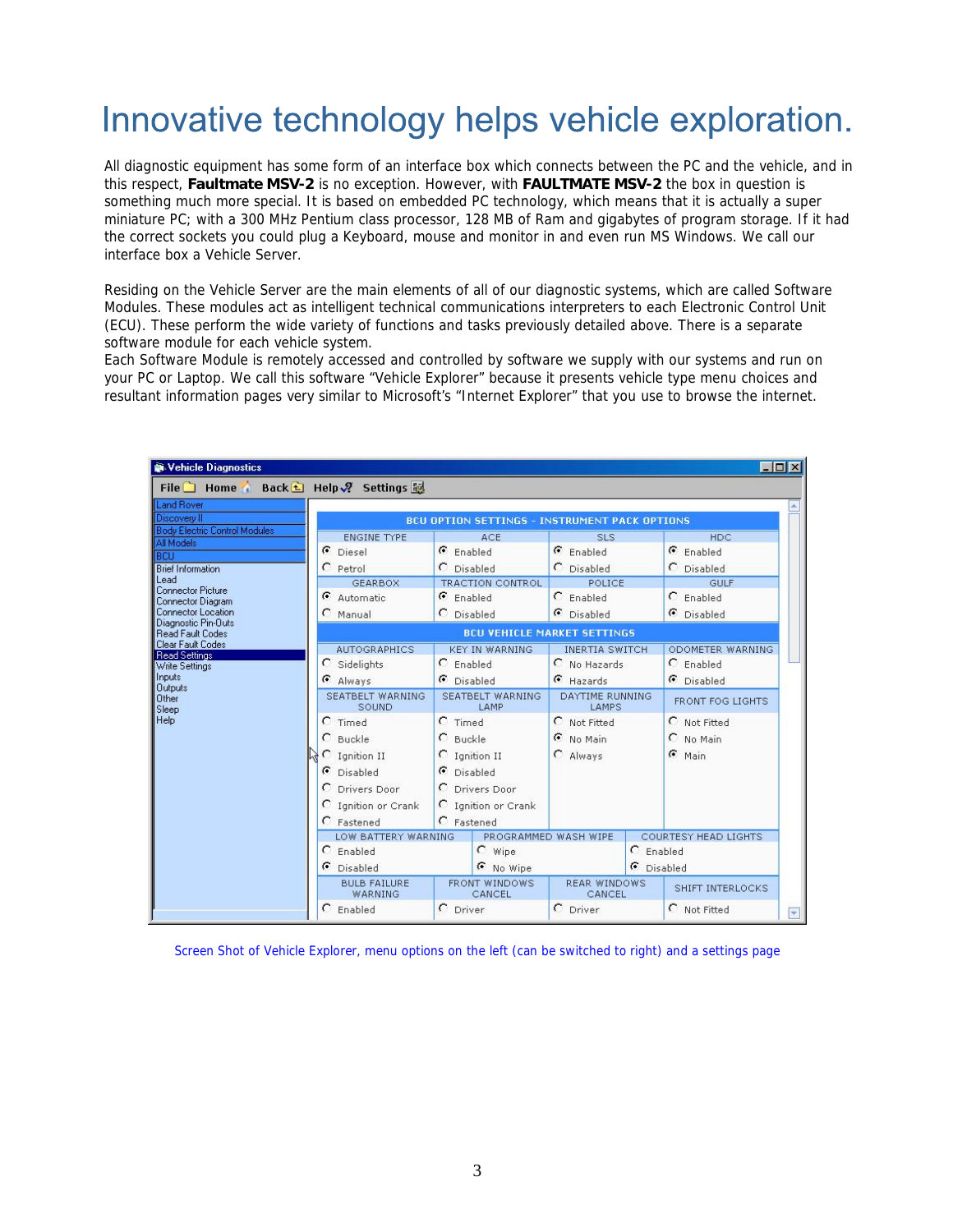# **Vehicle Explorer has it all.**

Although Vehicle Explorer provides the very deepest levels of access to all vehicle systems, it is extremely user friendly. It is able to be personally customised for your use. This makes it easier for you to view the information that is accessed and to then manipulate the information, record it and store it. Here are just a few highlights:

1) Customised user interface feels like common Windows or similar web browser software for instant familiarity and maximum ease of use.

- 2) Entire graphical user interface can be customised: How it starts, colours, fonts, text sizes, logos, left / right hand menu location schemes can all be adjusted and saved.
- 3) All pages of information are presented using the internet standard of HTML, which makes them well laid out, easy to read.
- 4) All pages can be saved wherever and as whatever you wish. Being HTML, they can be shared swapped viewed or edited by anyone you wish to give access to. You can create entire reference libraries of settings or real time data snap shots.
- 5) Original settings pages taken from vehicle systems and saved can at any time be reloaded and rewritten back. Settings can therefore easily be saved, backed up, restored or moved / cloned from one vehicle system controller to another.
- 6) Live real time parameter displays can be recorded just as they appear on screen using a built in video capture facility. The format is again the industries biggest standard of .AVI.
- 7) Values obtained during real time can be saved as raw Comma Separated Variable (CSV) files. These can be imported into programs such as Excel and displayed as a spread sheet. They can of course then be manipulated infinitely and turned into line or bar chart type pages.

For those wishing to learn more about the wealth of usability features provided by Vehicle Explorer, look at the downloads section of our Website as it has Vehicle Explorer specific literature.

#### **Built in Help**

Naturally Vehicle Explorer has a massive built in "Help" system included. It has pages describing every aspect of using the system itself in great detail with many illustrations and pictures. There is also a separate section for every vehicle system which describes all aspects of its usage, features and functions also with pictures, tables and diagrams.

## Multiple Vehicles or Single Vehicles (MV & SV)

Each Vehicle Server Software Module can be purchased individually and will run in what we call Multi Vehicle (MV) mode. This means each Module will operate on any vehicle fitted with that system, whether it is your own vehicle, a friend's or indeed a paying customer's.

However, for the benefit of the private enthusiast who wants a tool to cover all of the vehicle systems on just their own vehicle, we can configure the Vehicle Server to run the Software Modules in Single Vehicle (SV) Mode. So instead of purchasing individual MV Software Modules for each vehicle system on a person's own vehicle, it is now possible to just purchase an SV Module for any particular model, which will be locked into the VIN of the vehicle and electronically verified by reading and comparing the VINS read from various ECU's which of course must be original or correctly programmed replacements and must match.

This obviously costs a lot less.

In addition we have introduced a range of SV Kits. These include all the required Software Modules and hardware for almost all Land Rover model at the lowest possible cost. In this way, private owners and enthusiasts can now afford diagnostic equipment with the maximum capability, for just a few hundred pounds. Should an owner sell his vehicle and buy another, we have a special SV Software Module trade-in scheme.

Click **http://www.blackbox-solutions.com/docs/SV\_LICENCE\_EXCHANGE\_GROUPINGS.pdf** for full details. This allows SV Software Modules to be re-registered to another vehicle of the same type for a small Admin fee or even traded in for 50% discount against software for a later vehicle.

There is a minimum specification for a PC to run any of our FAULTMATE MSV-2 products. To view this spec, see this link http://www.blackbox-solutions.com/downloads/terms\_&\_conditions/PC\_Spec.pdf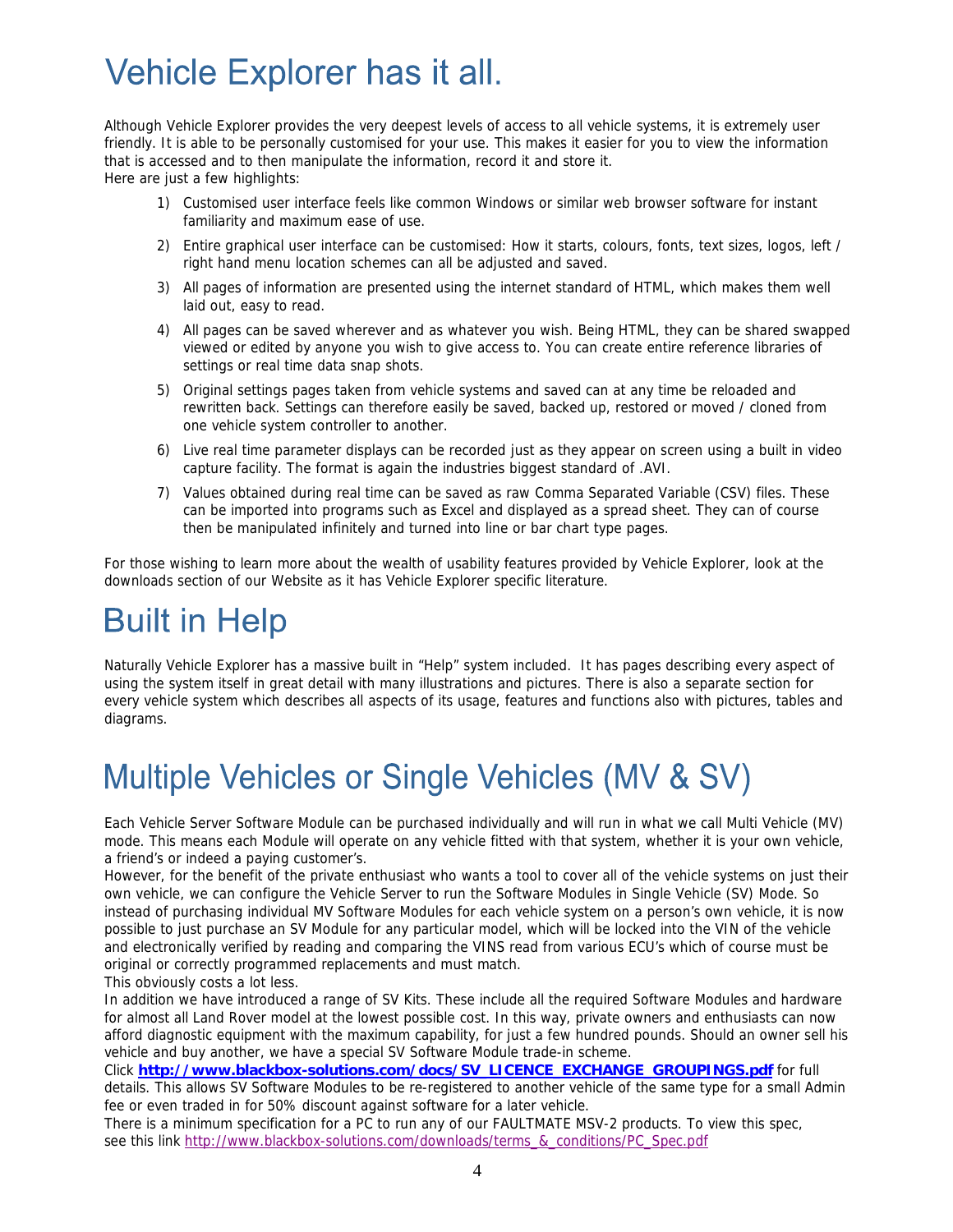# How about Multiple Single Vehicles (MSV)

For those wanting to mix our original MV Software Modules with SV ones, or for those having more than one vehicle that they wish to have diagnostics for, we have implemented a special three in one feature in our MSV Vehicle Servers. This means that each Vehicle Server can assume one of three separate identities as far as Software Modules are concerned. Each one of these three identities can be used for purchasing either MV Software Modules or SV Software Modules. This allows up to 3 separate vehicles to be registered to one Vehicle Server in SV mode at any one point in time.

## No PC - No problem

The Faultmate MSV-2 Vehicle Server comes in two distinct types. The most inexpensive and the smallest ever at just 10 Cm long, 6 Cm wide and just over 2 Cm deep is the **FAULTMATE MSV-2 NANO.** This connects to your own PC or laptop. A little more expensive and somewhat longer is the **FAULTMATE MSV-2 EXTREME**. The **EXTREME** is so called because it is longer and on its underside, protected by a slide off metal cover, sits a massive Liquid Crystal display capable of displaying 4 lines of 40 characters at the same time. On the left side of the display sits four specialist function buttons and to the right a cluster of navigation buttons. Combined, these provide sufficient capability to allow the unit to not only operate as a Vehicle Server like the NANO, but in many cases also to operate in a stand alone mode without the need of a PC.

Click **http://www.blackbox-solutions.com/docs/Standalone\_Mode\_Vehicle\_ECU\_Coverage.pdf** for details of Vehicle and ECU standalone coverage. This will be of great advantage if you break down miles from anywhere.

The functionality of each Software Module currently supported by the **Extreme** in the Stand Alone mode is limited to **Reading** and **Clearing** fault codes only. However having such a capable tool as the **EXTREME** opens all sorts of possibilities for future development. Please note that not all Software Modules can currently be controlled in respect of reading and clearing fault codes by the **EXTREME's** Stand Alone capability. However we are updating the Modules to add this support all the time. Please check the Link above for full coverage details.

There is a minimum specification for a PC to run any of our FAULTMATE MSV-2 products. To view this spec, visit the Downloads section of our website and go to Terms and Conditions.

#### **Integral options**

The Vehicle Server, being a package of sophisticated computerized electronics, cannot be connected directly to a vehicle as the raw voltages involved would be harmful to it. It therefore has to be connected through the appropriate **V**ehicle **C**ommunications **I**nterface module. These intelligent microprocessor based units translate the Vehicle Server's standard communication data stream into differing protocols, voltages, logic levels and then route the communications to and from the correct destination pins for each vehicle system type. There are two types available, with the second one (VCI 2) being employed with the later 2005 onwards CAN BUS based vehicles, and the first (VCI 1) for everything else.

The VCI 2 actually comes built into an OBDII connector because all later vehicles only use that connector. On all our previous Vehicle Server based systems, the VCI 1 was an external in-line design. While that type of VCI 1 is still able to be used with the **FAULTMATE MSV-2** we would however advise to purchase the **Faultmate MSV-2** system (both the **EXTREME** and the **NANO)** with a VCI 1 built inside the Vehicle Server if you intend to use the system on a pre 2005 model vehicle. This option actually costs less than half of an external VCI and is another way in which we have trimmed down the cost of this system. The VCI 2 can still be connected to the Vehicle Server regardless of whether it has an internal VCI 1 fitted or not.

## **Illuminating stuff**

On the upper surface of the **FAULTMATE MSV-2 NANO** and **EXTREME** Vehicle Servers are name plates covered with a transparent plastic. This plastic is illuminated by a Blue LED light at each end.

The LED at the end of the Vehicle Server that connects to the PC is labeled PC and the LED at the end connected to the vehicle is labeled "Car"

Normally when the system is plugged in to a vehicle, these LED's are lit so they indicate that the unit is actually powered, however these LED's also perform another most useful function. Whenever data is received by the Vehicle Server from the PC, the LED labeled "PC" visibly flickers to indicate this fact, and whenever data is sent to a vehicle, the LED labeled "CAR" flickers. In this way, correct operation can be visually confirmed and data flow in and out of the Vehicle Server monitored.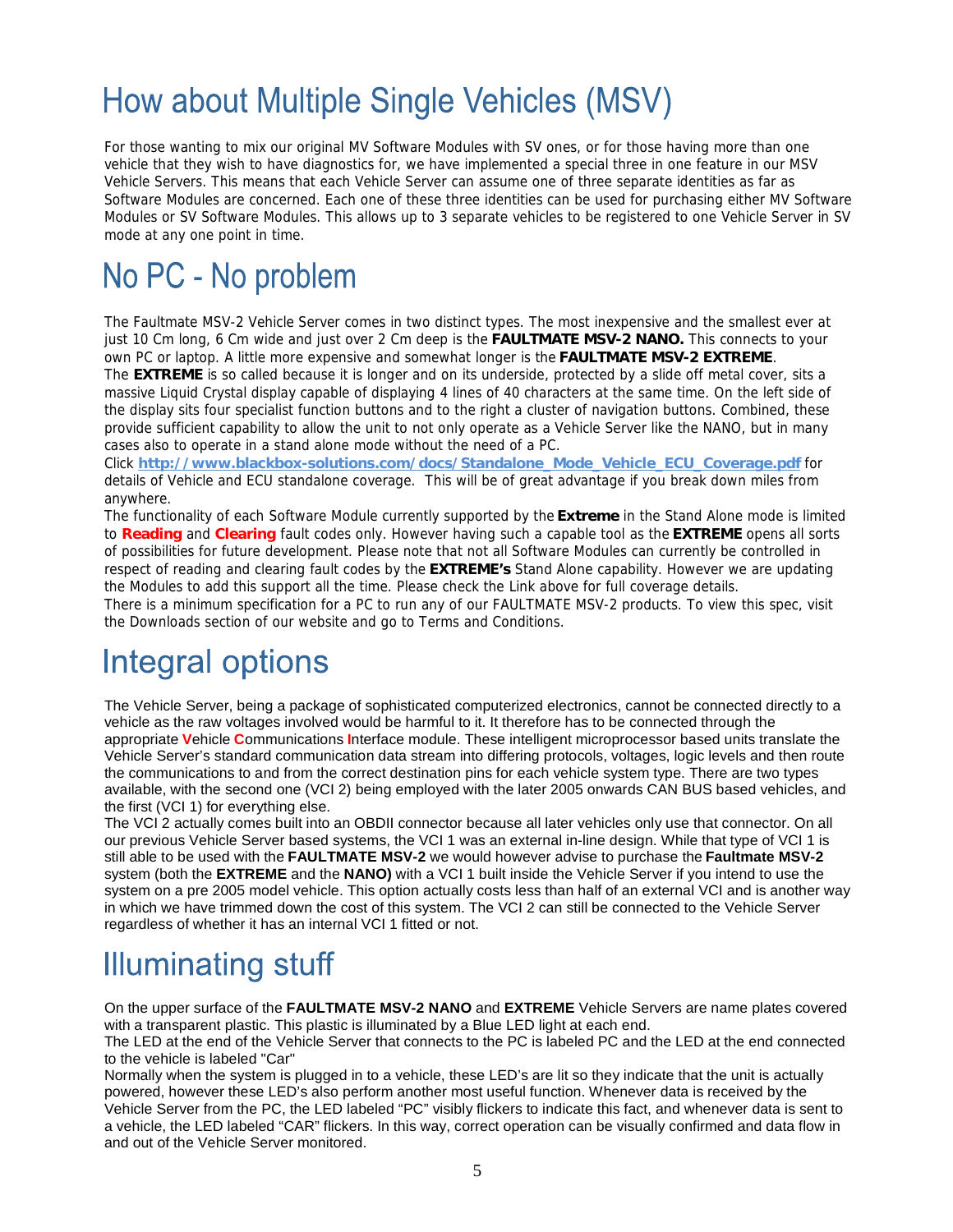## **Technical Support**

To provide technical support with any of our main line systems that may be required after purchase, we have formed a special Owner's Only Technical Support Forum area on our web site (See the relevant list of servers for which this applies). Once an owner's account has been activated by using the passwords supplied, specific or general questions can be posted here to be read and answered by other owners, distributors and most notably all the staff at Blackbox Solutions Ltd including the system's entire development team.

All help and information about our systems, how to optimize its usage, what we are currently working on, hints, tips and software upgrades etc. can all be accessed here and the collective knowledge of like minded, friendly system owners can also be a huge benefit to the unsure or those seeking advice.

**It is important to appreciate that with absolutely no exception, the Blackbox Solutions Technical Support Forum is the sole source of help and technical support from the company for all its FULL Diagnostic products (Not including the Nanocom Evolution).** No support is provided by e-mail or telephone with the sole exception of problems related to forum access/registration and for the submission of documentation. The reason for this is because although many may not be familiar with such modern methods of support, we find the Owner's Forum to be a vastly more advanced and effective method of providing the highest degree of technical support, to the maximum number of customers, from all over the world, at the same time. In most cases anyone with a problem or a lack of understanding will be able to read posts made previously from other customers who had exactly the same problem or question. The Forum also have advantage in providing a reduction of technical man hours used, which not only lowers the cost of the system significantly but the saved time can then be better spent on growing and improving the system and thus benefiting everyone.

#### **For More Information**

For more detailed information, prices or to download our demonstration software and example files please visit www.Blackbox-solutions.com or mail us with any requirements, questions or comments to info@blackboxsolutions.com.

#### How and Where to Purchase

Orders for systems can be placed on our secure web site www.Blackbox-solutions.com or by telephone to 00357 25384427. Although our equipment is priced in Euros, payments can currently be made in Sterling, Euros, US, Canadian or Australian Dollars, by PayPal or by Credit Card. There is a small surcharge for PayPal and Credit Card transactions. You can also pay by Bank Transfer in GBP to our UK Bank of Scotland account. You can view the relevant currency price by selecting Change Currently Display under the Site preferences tab on the main shop page. You will also find a list of Distributors on our website . If you have any queries regarding payment methods please email admin@blackbox-solutions.com with the subject line "Payment Query"

#### **Important Notes**

This is a computer based diagnostic system; it is an amazingly powerful and capable tool. It will give the ability to manipulate and adjust the entire electronic system in a vehicle. When used correctly it gives massive amounts of benefit and provides previously unseen levels of professional capability for a very affordable price. It is certainly not a "plug and play" system and it will require some setting up and configuration before it can be operated. Please note that the systems, for your security as well as ours, are sent unlicensed and you must

register in order to obtain the licence codes. It has been made as easy as it possibly to install, configure and use. However a certain degree of competency and understanding of computers is required to set it up, along with a commitment to fully and completely read and understand the built in help pages which describe each and every aspect of the systems operation in great detail.

It also requires a degree of competency and understanding of any vehicle electronic systems you wish to work on and must be used only in conjunction with the relevant documentation such as workshop manuals and electrical libraries, diagrams and trouble shooting manuals.